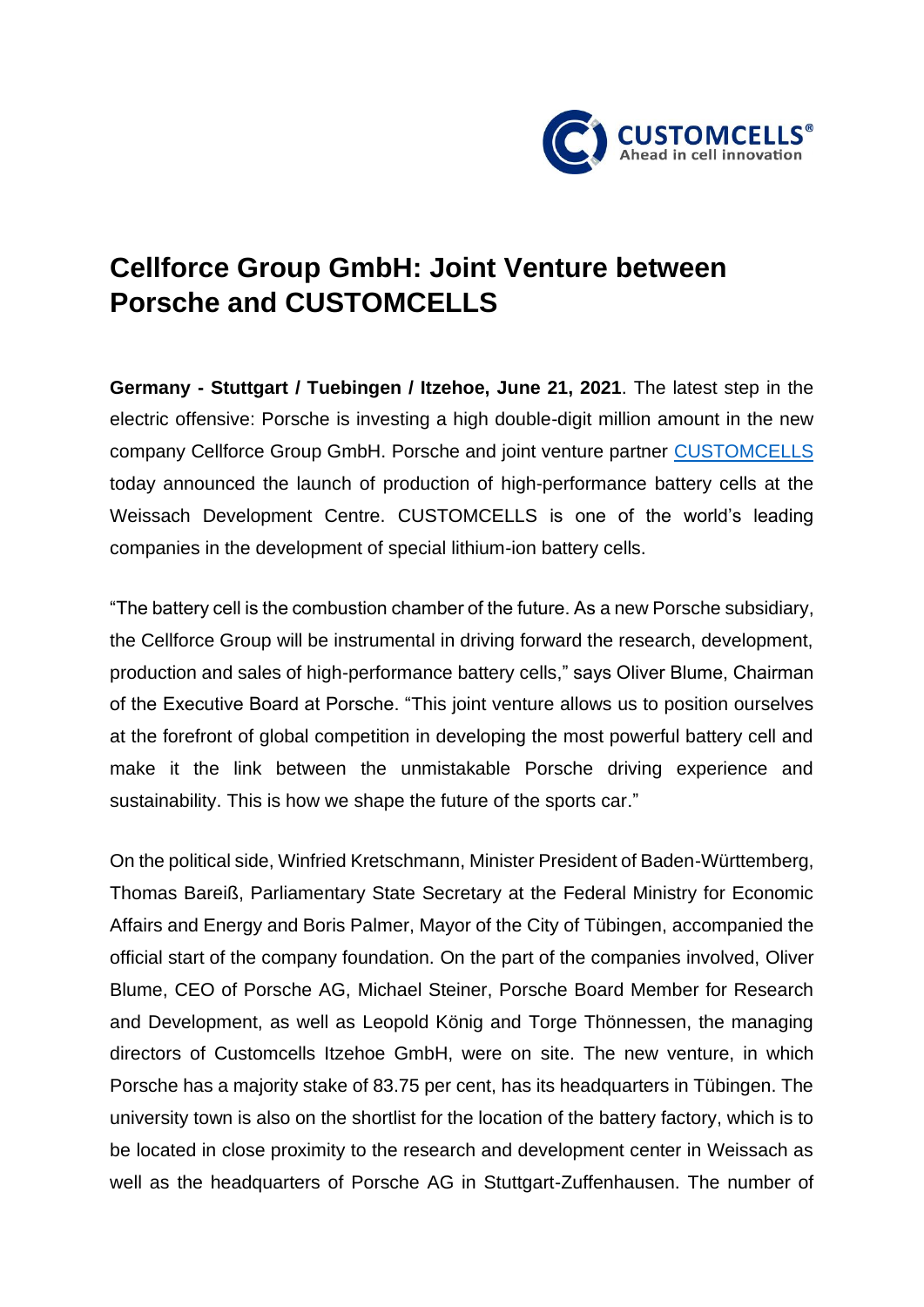employees is expected to grow from the initial workforce of 13 provided jointly by both companies to up to 80 by 2025. The Federal Republic of Germany and the state of Baden-Württemberg are funding the project with around 60 million euros.

"We founded CUSTOMCELLS with the aim of developing customer-specific battery cells for the most demanding of applications, and this is exactly what we can now realise together with Porsche. The goal for the planned production plant is to reach a minimum annual capacity of 100 MWh. This is equivalent to high-performance batteries for 1,000 vehicles," according to Torge Thönnessen, CEO of CUSTOMCELLS. "We are not only contributing our expertise in cell technology and production into our partnership with Porsche, but also agility, innovative strength and individual problem-solving skills," says Leopold König, CEO of CUSTOMCELLS.

Minister President Winfried Kretschmann says: "With the founding of Cellforce today, Porsche and CUSTOMCELLS are sending an important signal: electrification is one of the central pillars of the energy and transport transition and modern storage technologies are a key technology of the future. Whoever masters these storage technologies secures prosperity and jobs. Baden-Württemberg brings together all essential parts of the value chain, from individual high-tech components and production technology for the manufacture of batteries to battery systems and recycling. We are working on expanding this further – inter alia in the strategy dialogue Automotive Industry BW."

Parliamentary State Secretary at the Federal Ministry for Economic Affairs and Energy Thomas Bareiß: "I am delighted that the founding of the Cellforce Group joint venture has taken the decisive step towards this ambitious battery project. The project is a prime example of what we wanted to achieve with the IPCEI battery cell production initiative. We are pleased that we, as the Federal Ministry for Economic Affairs and Energy, can provide the necessary boost with this contribution to get another battery cell production started in Germany. Baden-Württemberg is increasingly becoming a battery hotspot and thus securing qualified workers at a highly innovative location. I wish all employees of the company all the best."

Mayor Boris Palmer: "In Tübingen, excellent research has always been ideally complemented by economic implementation and market readiness. We are pleased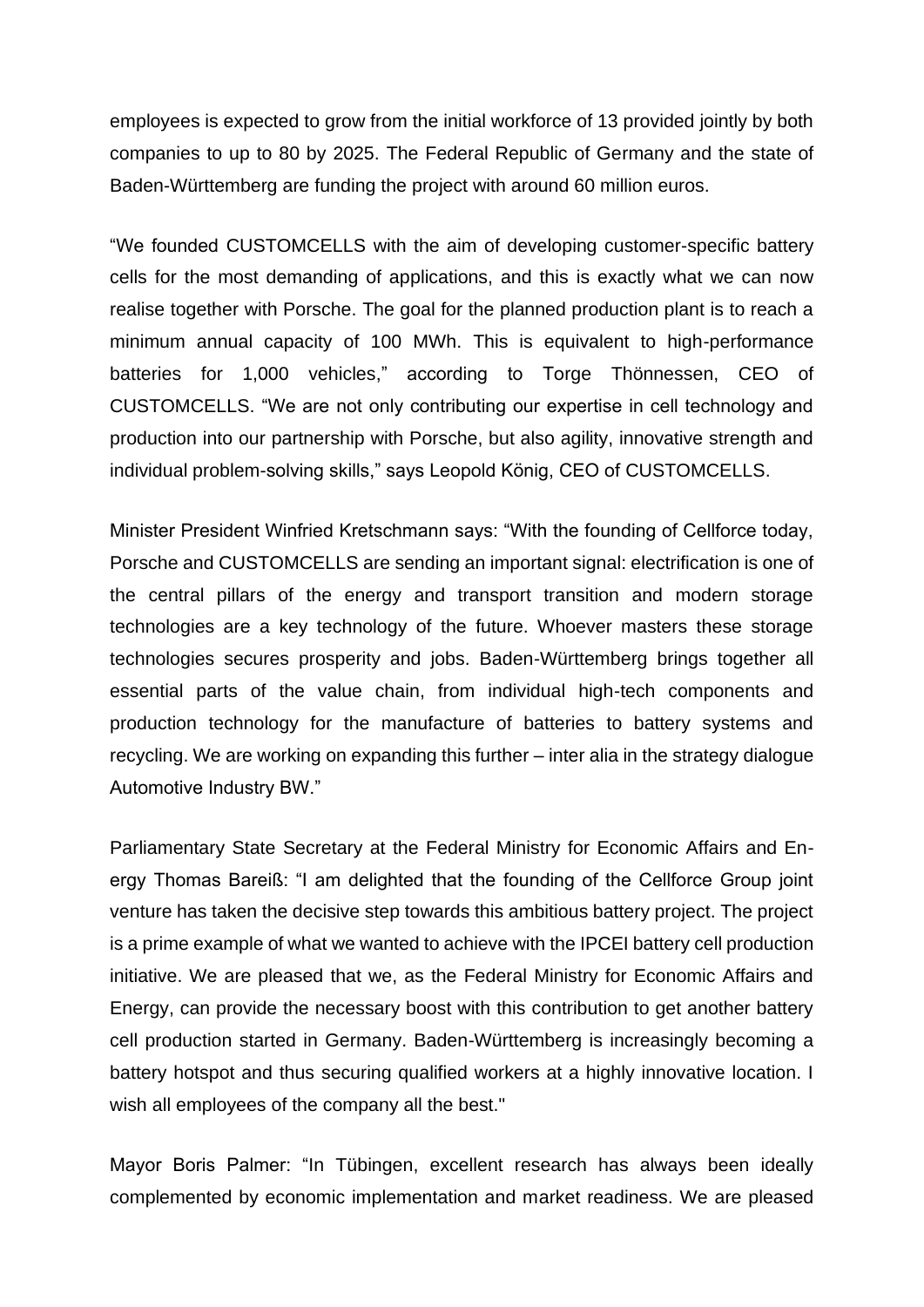that another building block for more environmentally friendly mobility is to be built in our city in the future. The high-performance battery cells also fit perfectly with our ambitious climate protection program to become  $CO<sub>2</sub>$ -neutral by 2030. This is the only way it can work: economic growth combined with ecological progress."

"Porsche was founded as an engineering and development office in Stuttgart in 1931. To this day, you cannot purchase the technology that is at the heart of our highperformance sports cars. We develop it ourselves," says Michael Steiner, Member of the Executive Board, Research and Development at Porsche. "That is why it is only logical for us to develop and build the key technology of the future – the battery cell – ourselves. It is just as logical that we first test this new high-tech in the most competitive of environments – motorsport. Our electric sports car Taycan also received key developments and its leading technical features from the race track, from the Le Manswinning Porsche 919 Hybrid."

The chemistry of the new high-performance cells relies on silicon as the anode material. With this material, it now seems possible to significantly boost the power density compared to current good series batteries. The battery can offer the same energy content with a smaller size. The new chemistry reduces the battery's internal resistance. This allows it to absorb more energy during energy recuperation and at the same time it offers improved performance for fast charging. Another special feature of the Cellforce battery cell is the fact that it is better able to withstand high temperatures. These are all qualities which are highly valued in motorsport. In addition, use on the race track does not necessarily require the battery to function in sub-zero temperatures nor remain stable for years over many charging cycles – goals which have yet to be achieved with this new cell technology.

The world-leading chemical company BASF has been chosen as a cell development partner for the next generation of lithium-ion batteries. As a part of the collaboration, BASF is exclusively providing high-energy HED<sup>™</sup> NCM cathode materials for highperformance cells that enable fast charging and high energy densities. At BASF's manufacturing facilities for primary products of cathode materials in Harjavalta, Finland, and for cathode materials in Schwarzheide, Brandenburg, Germany, BASF will be able to produce battery materials with an industry-leading low carbon footprint from 2022.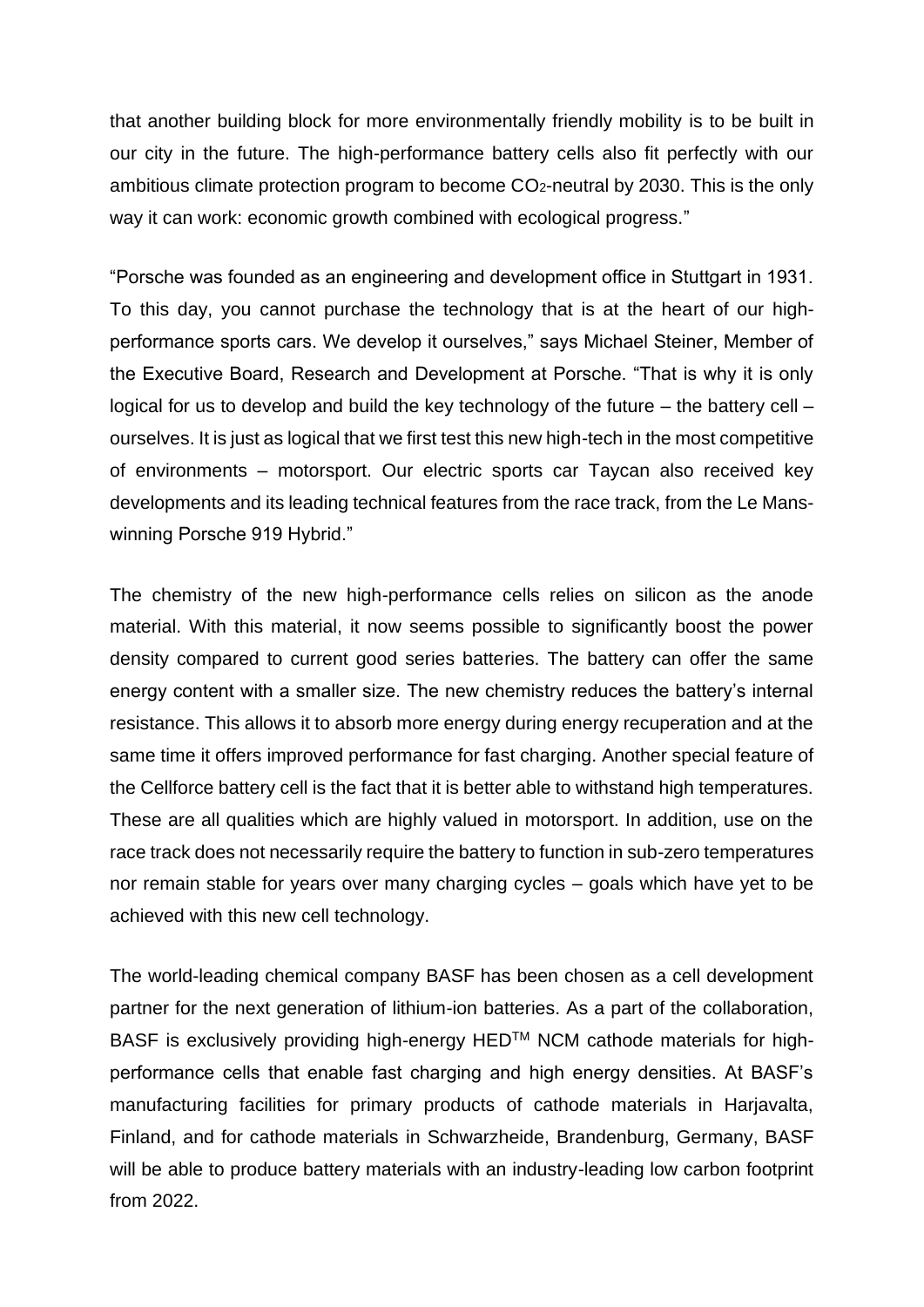## **The road to the joint venture and the partners**

The idea for a manufacturing plant for high-performance battery cells came from an initiative of the P3 Group. The Stuttgart-based management consultancy developed the concept and submitted in 2019 a funding application with CUSTOMCELLS as part of the European IPCEI project EuBatIn (Important Project of Common European Interest – European Battery Innovation), which aims to build up a competitive European value chain for lithium ion batteries, based on innovative and sustainable technologies. From the automotive industry Porsche got involved as a project partner. This year P3 Group decided to maintain neutrality and independence in the market and not to be directly involved in the joint venture. P3 acts as a technology consultancy with a deep technical understanding in the field of battery cells and has concluded a long-term service contract with the Cellforce Group.

The idea for a manufacturing plant for high-performance battery cells came from the Stuttgart-based management consultancy P3 Group and CUSTOMCELLS, which already operates a small-scale production facility in Tübingen. In 2019, P3 and CUSTOMCELLS as part the autumn IPCEI EuBatIn (Important Project of Common Interest - European Battery Innovation). Porsche joined as a project partner from the automotive industry. For strategic reasons, P3 Group decided this year to act only as an external partner in order to continue working as an independent consultant with an in-depth technical understanding of the field of battery cells. Cellforce Group has signed a long-term service agreement with P3.

The contracts between Porsche and CUSTOMCELLS were signed on 21 May 2021. The Managing Directors of the new Cellforce Group GmbH are Markus Gräf as Chief Operating Officer and Wolfgang Hüsken as Chief Financial Officer from Porsche, and Torge Thönnessen as Chief Technology Officer from CUSTOMCELLS.

CUSTOMCELLS is one of the world's leading companies in the development of special lithium-ion battery cells. At the company's locations in Itzehoe (Schleswig-Holstein) and in Tübingen (Baden-Württemberg), CUSTOMCELLS develops and produces application-specific battery cells ranging from prototypes to small and medium series – Made in Germany. Since it was founded in 2012, CUSTOMCELLS has acquired important know-how in the field of cell development with diverse materials (cathodes, anodes, separators, electrolytes) and coating technologies. CUSTOMCELLS